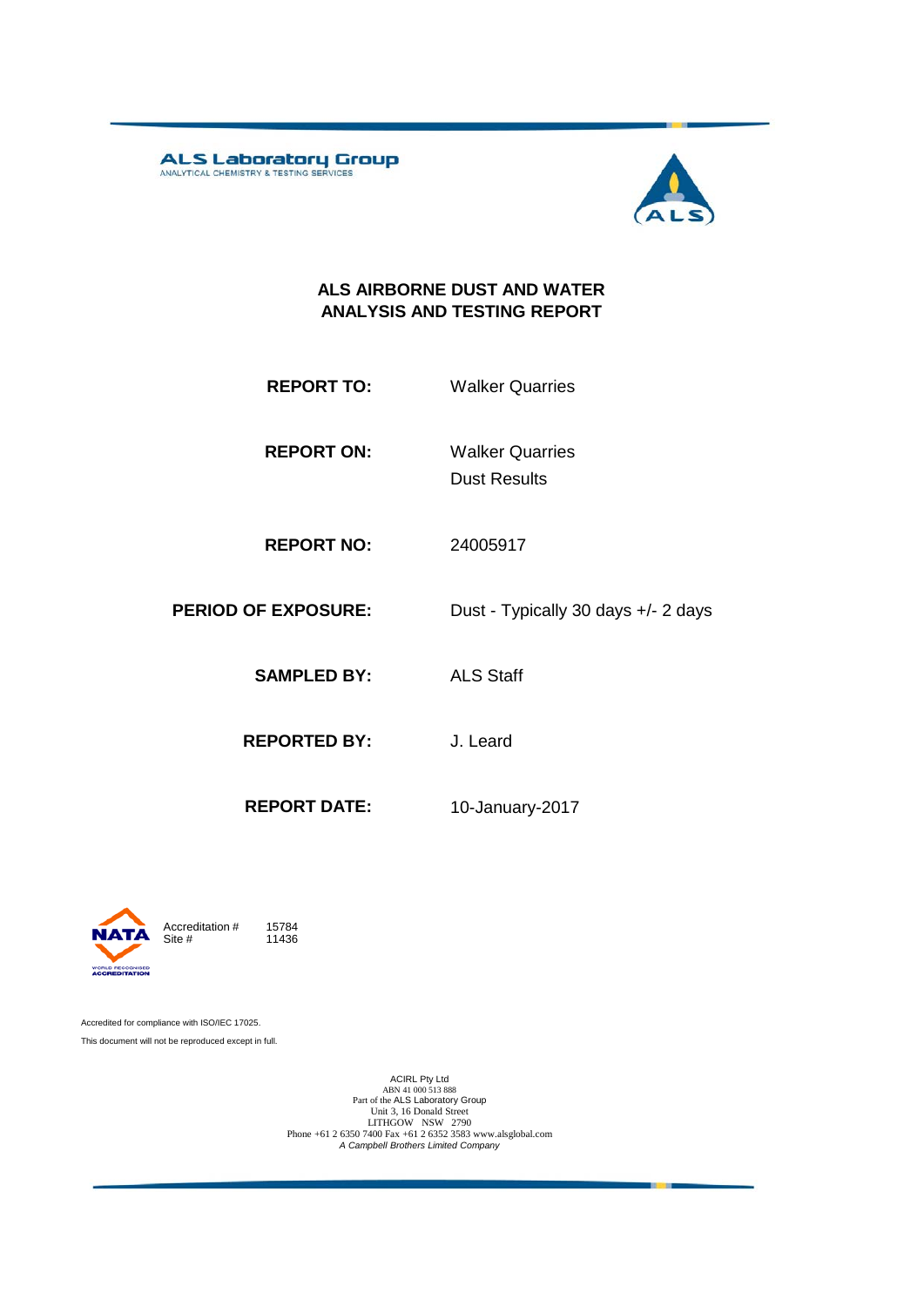# **ALS AIRBORNE DUST ANALYSIS AND TESTING REPORT**



# **WALKER QUARRY**

Month Jan-17<br>Date Replaced 5/12/2016 Date Replaced 5/12/2016<br>Date Collected 5/01/2017 Date Collected

### **DUST DEPOSITION RESULTS**

(g/m²/month)

| GAUGE NO.   | <b>INSOLUBLE SOLIDS</b> | *COMBUSTIBLE MATTER | **ASH |  |
|-------------|-------------------------|---------------------|-------|--|
| <b>DG#1</b> | 0.4                     | 0.4                 | < 0.1 |  |
| <b>DG#2</b> | 0.3                     | 0.4                 | < 0.1 |  |
| DG#3        | < 0.1                   | < 0.1               | < 0.1 |  |
| DG#4        | < 0.1                   | 0.1                 | < 0.1 |  |

No. of days exposed: 31

\* Result Calculated \*\* Incombustible Matter Analysed in accordance with AS3580.10.1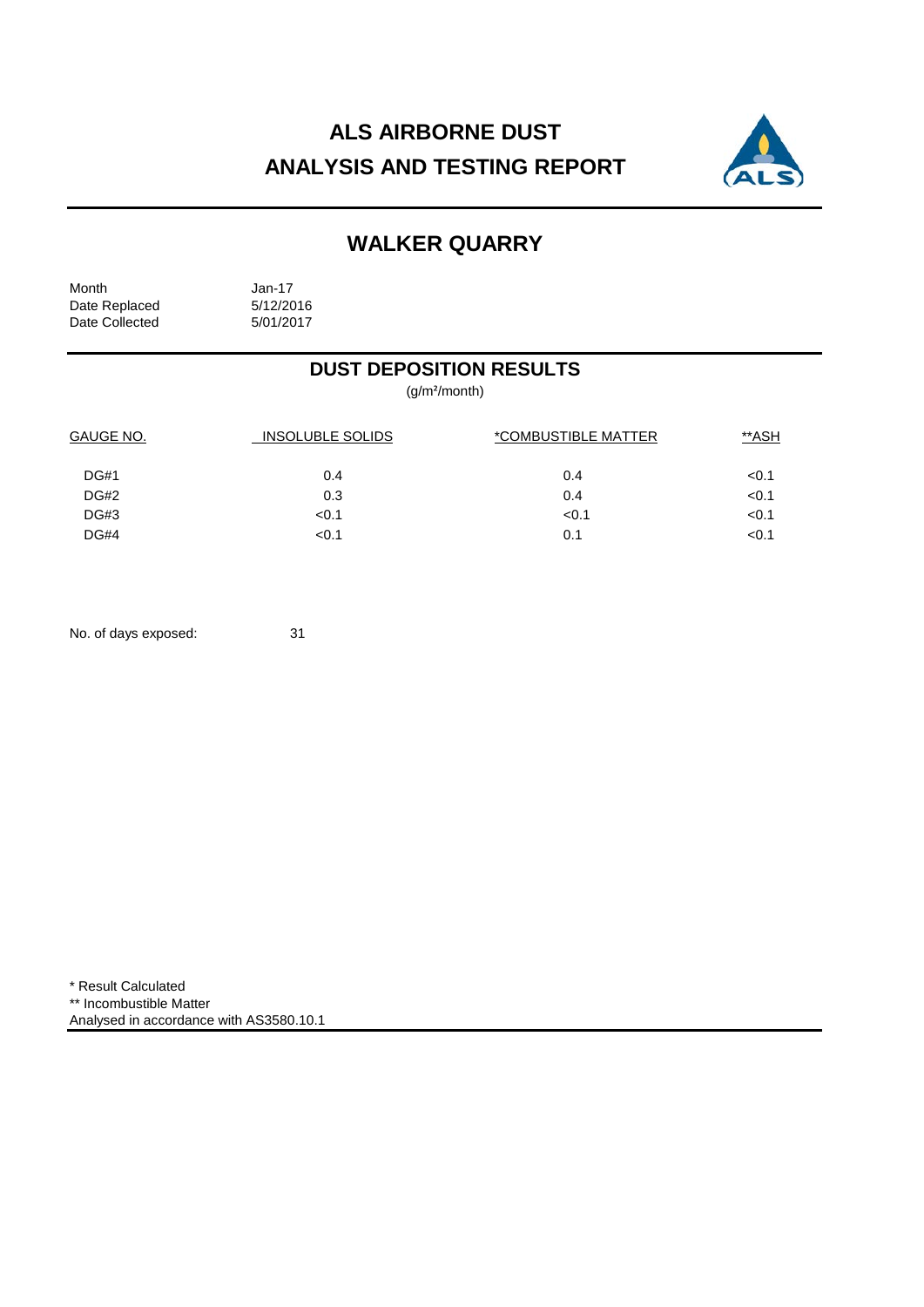# **ALS AIRBORNE DUST ANALYSIS AND TESTING REPORT**



## **WALKER QUARRY**

| Month          | $Jan-17$  |
|----------------|-----------|
| Date Replaced  | 5/12/2016 |
| Date Collected | 5/01/2017 |

#### **DUST GAUGE OBSERVATION**

| <b>GAUGE</b> | <b>ANALYSIS OBSERVATIONS</b>                                                |  |  |
|--------------|-----------------------------------------------------------------------------|--|--|
| <b>DG#1</b>  | Clear, insects, organic matter, fine brown/grey dust & coarse<br>black dust |  |  |
| <b>DG#2</b>  | Clear, insects, fine grey dust & coarse black dust                          |  |  |
| DG#3         | Clear, organic matter, fine grey dust & coarse black dust                   |  |  |
| <b>DG#4</b>  | Clear, insects, fine grey dust & coarse black/blue dust                     |  |  |